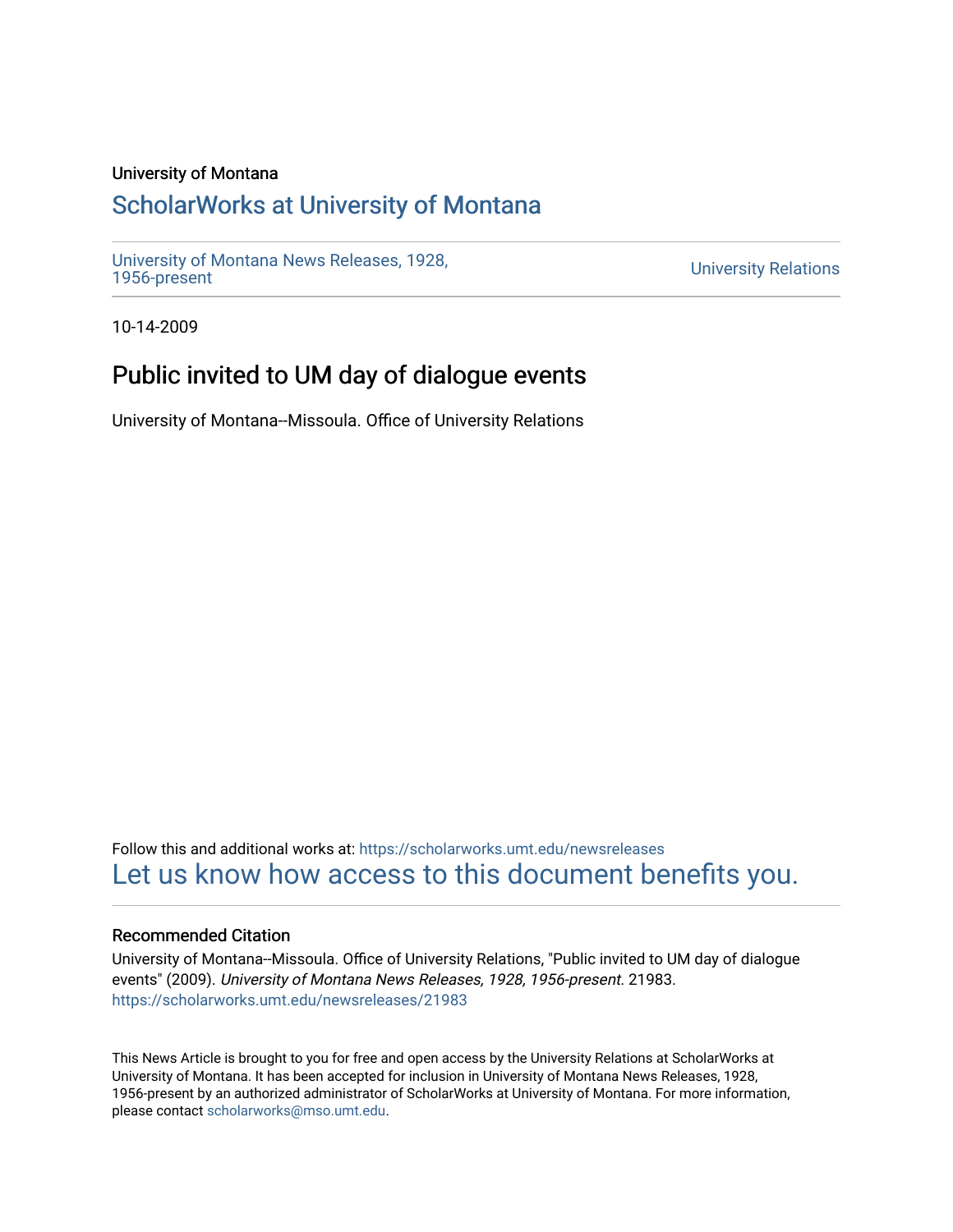

UNIVERSITY RELATIONS • MISSOULA. MT 59812 • 406.243.2522 • FAX: 406.243.4520

## N E W S R E L E A S E

Oct. 14, 2009

**Contact:** Tina Brown, Day of Dialogue coordinator. 406-243-5082, dayofdialogue@mso.umt.edu; Molly Collins, assistant director, Student Involvement and Leadership Development, 406-243-5754, molly.collins@mso.umt.edu.

#### **PUBLIC INVITED TO UM DAY OF DIALOGUE EVENTS**

#### **MISSOULA —**

The University of Montana's fourth annual Day of Dialogue will be held Thursday, Oct. 29, at the University Center.

The free daylong symposium brings campus and community members together for presentations, performances, workshops and exhibits that encourage dialogue about diversity.

Symposium participants can explore topics such as race, gender, ethnicity, ability/disability, religion, sexual orientation, class, social hierarchy and privilege. Day of Dialogue events, which are participatory in nature, are created by UM students, faculty and staff and community members.

The symposium begins at 9:10 a.m. in the University Center Atrium with remarks by Vice President for Student Affairs Teresa Branch and Associated Students of UM President Matt Fennell. Participants then can select from more than 20 free educational sessions that begin at 9:40 and 11:10 a.m. and 1:10 and 2:40 p.m. on the third floor of the University Center.

New this year is a 5:30 p.m. reception sponsored by ASUM. Following the reception, a UM faculty panel will debate and discuss civil discourse in America at 6:15 p.m.

A complete schedule of events is on the Day of Dialogue Web site at <http://www.umt.edu/davofdialogue>.